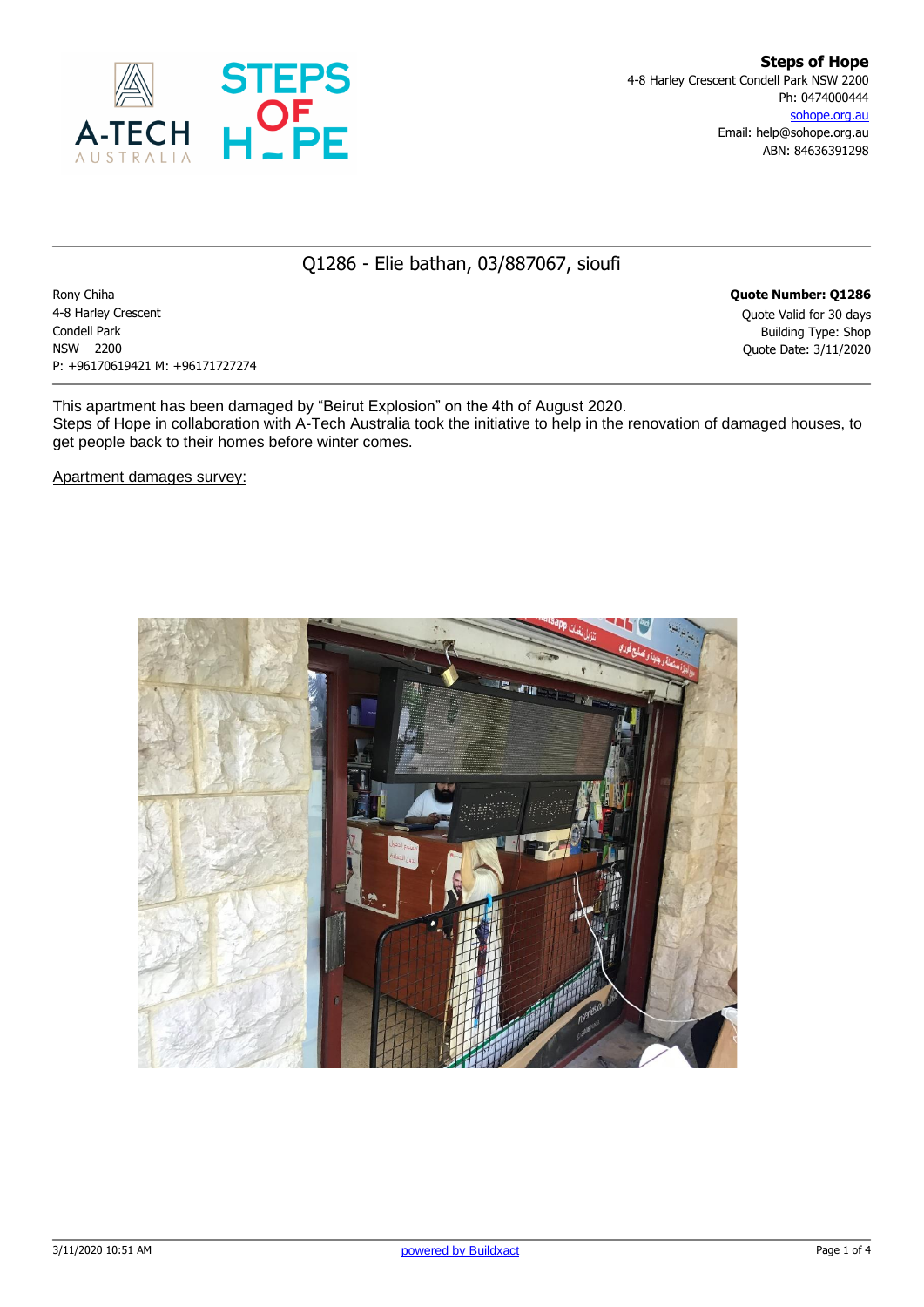

## Q1286 - Elie bathan, 03/887067, sioufi

## **Estimate**

| Customer:                                                           |                               |                               | <b>Estimate Details:</b>                               |          |  |
|---------------------------------------------------------------------|-------------------------------|-------------------------------|--------------------------------------------------------|----------|--|
| Rony Chiha<br>4-8 Harley Crescent<br>Condell Park                   |                               | Net Total:<br>Markup:<br>Tax: | \$240.00<br>\$0.00 (0%)<br>\$0.00                      |          |  |
| <b>NSW</b><br>2200<br>Ph: +96170619421<br>Email: help@sohope.org.au |                               | <b>Estimate Total:</b>        | \$240.00                                               |          |  |
|                                                                     |                               |                               | <b>Building Type: Shop</b><br>Date Prepared: 2/11/2020 |          |  |
|                                                                     |                               |                               |                                                        |          |  |
|                                                                     |                               | <b>Cost Items</b>             |                                                        |          |  |
|                                                                     |                               |                               |                                                        |          |  |
| Code                                                                | Description                   | Units / UOM                   | Unit Cost                                              | Total    |  |
| 1                                                                   | <b>Aluminium and Glass</b>    |                               |                                                        | \$135.00 |  |
| 1.1                                                                 | 6mm Glass                     | $6.000 \text{ m2}$            | \$15.00                                                | \$90.00  |  |
|                                                                     | 6mm Clear Glass               | 6.000 m2                      | \$15.00                                                |          |  |
| 1.2                                                                 | Parclose length 202cm         | 1.000                         | \$45.00                                                | \$45.00  |  |
| $\overline{\mathbf{2}}$<br><b>Materials</b>                         |                               |                               |                                                        | \$15.00  |  |
| 2.1                                                                 | Silicon                       | 4.000 tube                    | \$3.75                                                 | \$15.00  |  |
|                                                                     | Silicon                       | 4.000 tube                    | \$3.75                                                 |          |  |
| 3<br>Labor                                                          |                               |                               |                                                        | \$90.00  |  |
| 3.1                                                                 | <b>Professional Installer</b> | 1.000 Day                     | \$55.00                                                | \$55.00  |  |
|                                                                     | Professional Installer        | 1.000 Day                     | \$55.00                                                |          |  |
| 3.2                                                                 | Second Installer              | 1.000 Day                     | \$35.00                                                | \$35.00  |  |
|                                                                     | Second Installer              | 1.000 Day                     | \$35.00                                                |          |  |

Net Total: \$240.00

Markup: \$0.00

Tax: \$0.00

## **Estimate Total: \$240.00**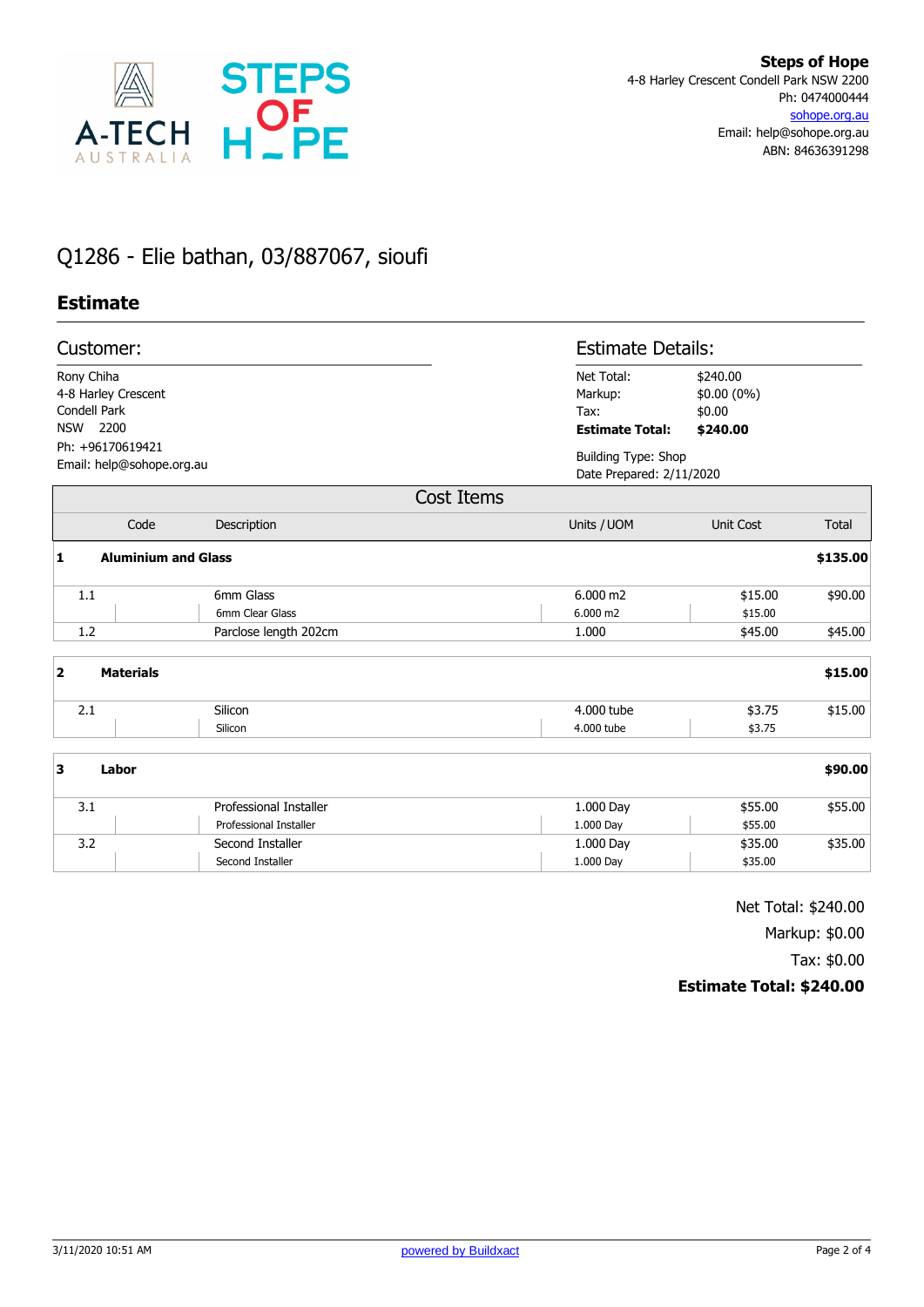

**Steps of Hope** 4-8 Harley Crescent Condell Park NSW 2200 Ph: 0474000444 sohope.org.au Email: help@sohope.org.au ABN: 84636391298